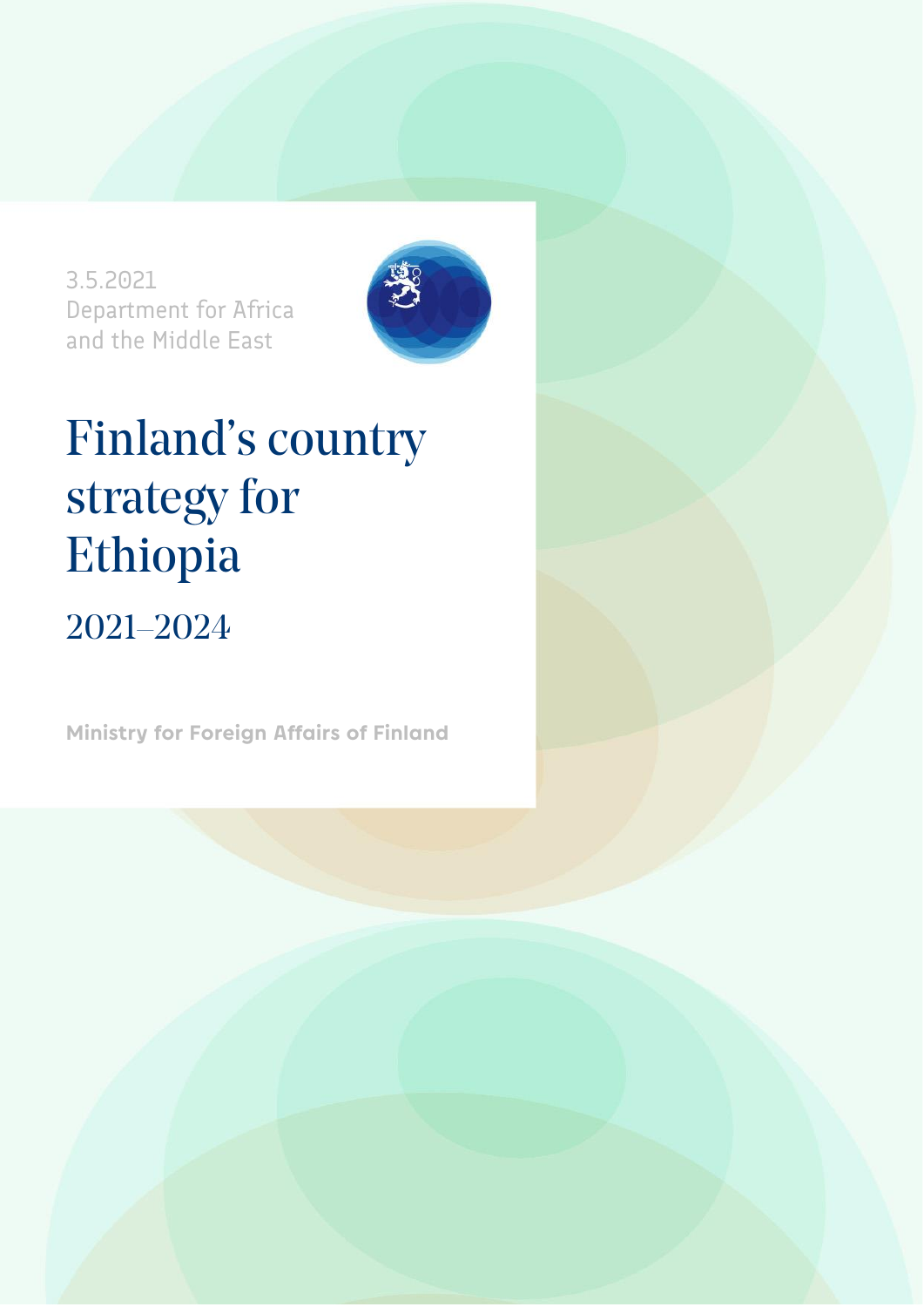#### **EXECUTIVE SUMMARY**

Finland and Ethiopia have a good and long-standing bilateral relationship. Decades of cooperation have evolved into broader and more comprehensive partnerships between Finland and Ethiopia, which now, in addition to development cooperation, encompass political relations, trade as well as civil society activities. There is a growing interest to consolidate, deepen and further diversify relations between the two countries.

Ethiopia is currently in the midst of a transition led by the Prime Minister Abiy Ahmed. The transition provides opportunities for major reforms, but at the same time, it has brought tensions to the fore, increasing the volatility of the country. Despite the challenges remaining, Ethiopia has been one of the fastest growing economies in the world, and it has seen important social and political developments. This offers prospects to strengthen and further diversify relations between Finland and Ethiopia.

Finland´s partnership with Ethiopia in 2021-2024 will focus on the following four strategic goals:

- 1. **Mutually beneficial partnership between Finland and Ethiopia is more diverse and profound.** Finland seeks to maintain and strengthen the close bilateral relations with Ethiopia, based on transparency and trust, that allow for open dialogue on various issues, such as human rights, gender and climate change. Finland also aims to diversify the bilateral relations, by increasing, for example, economic and research cooperation. Finland seeks to strenghten its cooperation with Ethiopia also in multilateral forums.
- 2. **Inclusive political and social transition of Ethiopia continues.** Finland supports Ethiopia's democratic and social reforms to strenghten peace, rule of law, human rights, tolerance and equality. The stable development of Ethiopia is crucial for the stability of the entire Horn of Africa .
- 3. **More inclusive, sustainable and environment friendly private sector led economic growth.** Finland supports Ethiopia in the implementation of economic reforms, so that the private sector led economic growth is inclusive and environmentally sustainable as well as alleviates poverty and creates decent jobs.
- 4. **Institutional transformation in Ethiopia advances reforms and provision of services.** Finland supports Ethiopia in building strong and accountable institutions in order to deliver accessible, inclusive and climate-resilient services of good quality to all.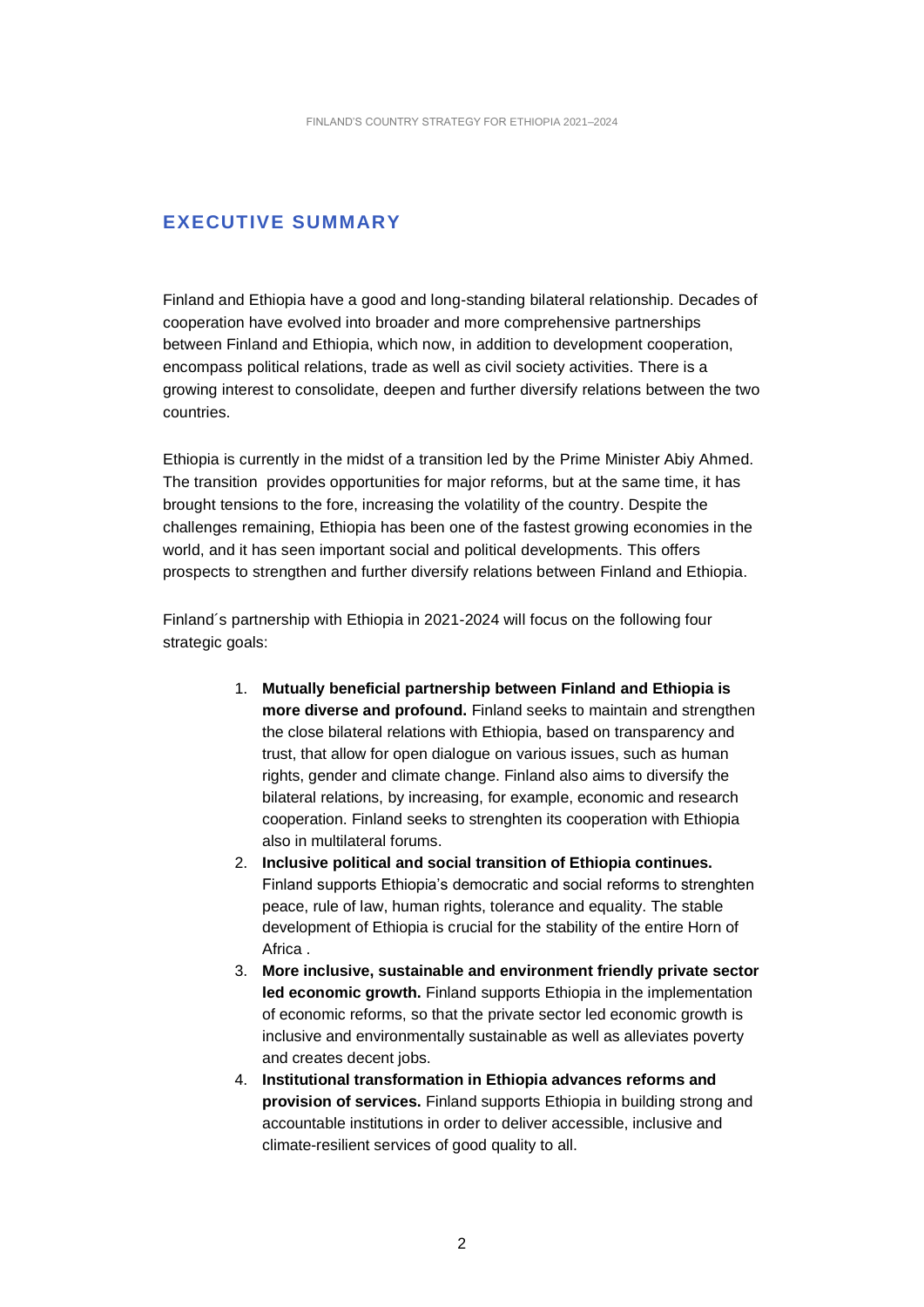Key means of achieving the strategic goals are active political dialogue both at bilateral and multilateral level, including sector policy dialogue, EU cooperation, development cooperation, increased economic cooperation, Team Finland work and private sector instruments as well as institutional cooperation and capacity building of institutions and civil society actors. Finland´s Country Strategy for the years 2021- 2024 promotes, as cross-cutting themes, human rights as well as participation of women, persons with disabilities and other persons in vulnerable positions and situations. A separate Country Programme guides and monitors the delivery of specific Impact Areas of development cooperation, which feed into the larger strategic objectives identified in the Country Strategy.

The Country Strategy is supported by Finland's comprehensive Africa strategy and EU-Africa strategy, which guide the development of Finland's ties with African countries.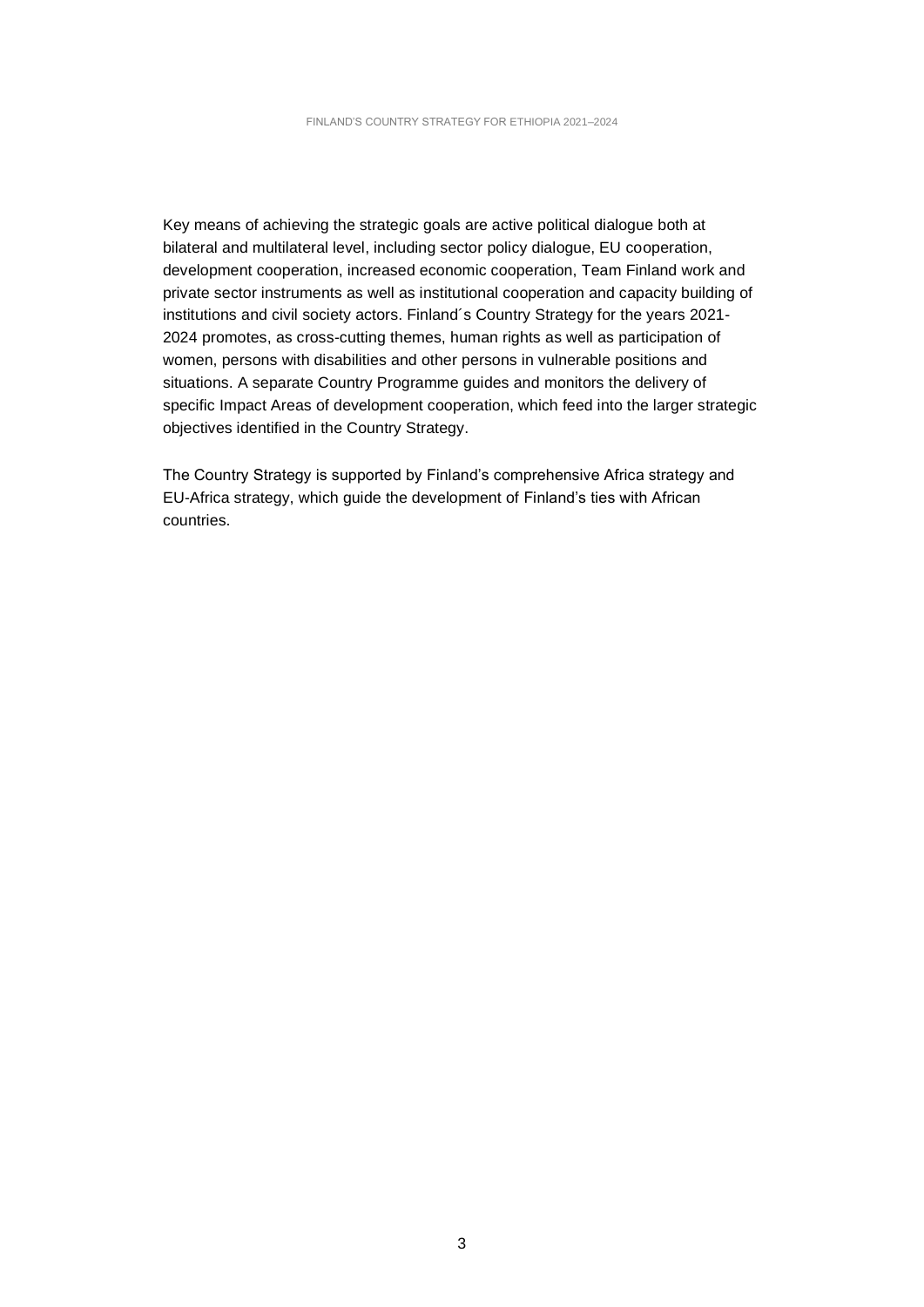# **1 COUNTRY CONTEXT**

Ethiopia today is a country in transition. After a prolonged period of public protests, Prime Minister Abiy Ahmed took office in April 2018. The civic space was opened up, political prisoners were released and previously exiled groups were welcomed back. The political reform process was accompanied by new laws regarding civil society organizations, elections, anti-terrorism and hate speech.

The widening political space has allowed ethnic and political tensions to come to the fore. The increased polarization of politics is causing division and violence, as clashes with an ethnic, and sometimes religious, dimension take place. A growing divide between those who promote pan-ethiopianism – embodied by Prime Minister Abiy's vision of *medemer* (togetherness or synergy) – and those who favor ethno-nationalism increases the instability in the country. The current military conflict between the federal government and the Tigray regional government is a poignant example of the political division within the country. In the 2020 Fragile State Index Ethiopia ranks 21<sup>st</sup> out of 178 countries.

Parties of the conflict in Tigray have been accused of serious human rights violations including sexual and gender based violence, killings of civilians and looting. Human rights violations in Ethiopia are often related to (ethnic) clashes and the breakdown of law and order. In Ethiopia, there are also reports of arbitrary arrests, excessive use of force, intimidation of opposition groups as well as ethnically targeted measures and even mass killings.

The COVID-19 pandemic has heightened political tensions, as the highly anticipated elections were postponed, causing the parliament to resolve the ensuing constitutional crisis by extending the incumbent's term. In June 2020, the assassination of a popular Oromo singer and activist caused large-scale unrest and violence followed by mass arrests. These tensions highlight the complexity and volatility of the transition process and risk increasing the political division. The postponed elections are to take place latest by early September 2021. The international community, including Finland, is providing support to the election process.

In the transition process, women have been promoted to high-ranking positions in society. For the first time, Ethiopia has a female president, and at the outset half of Abiy's cabinet was female. Nevertheless, women continue to be underrepresented in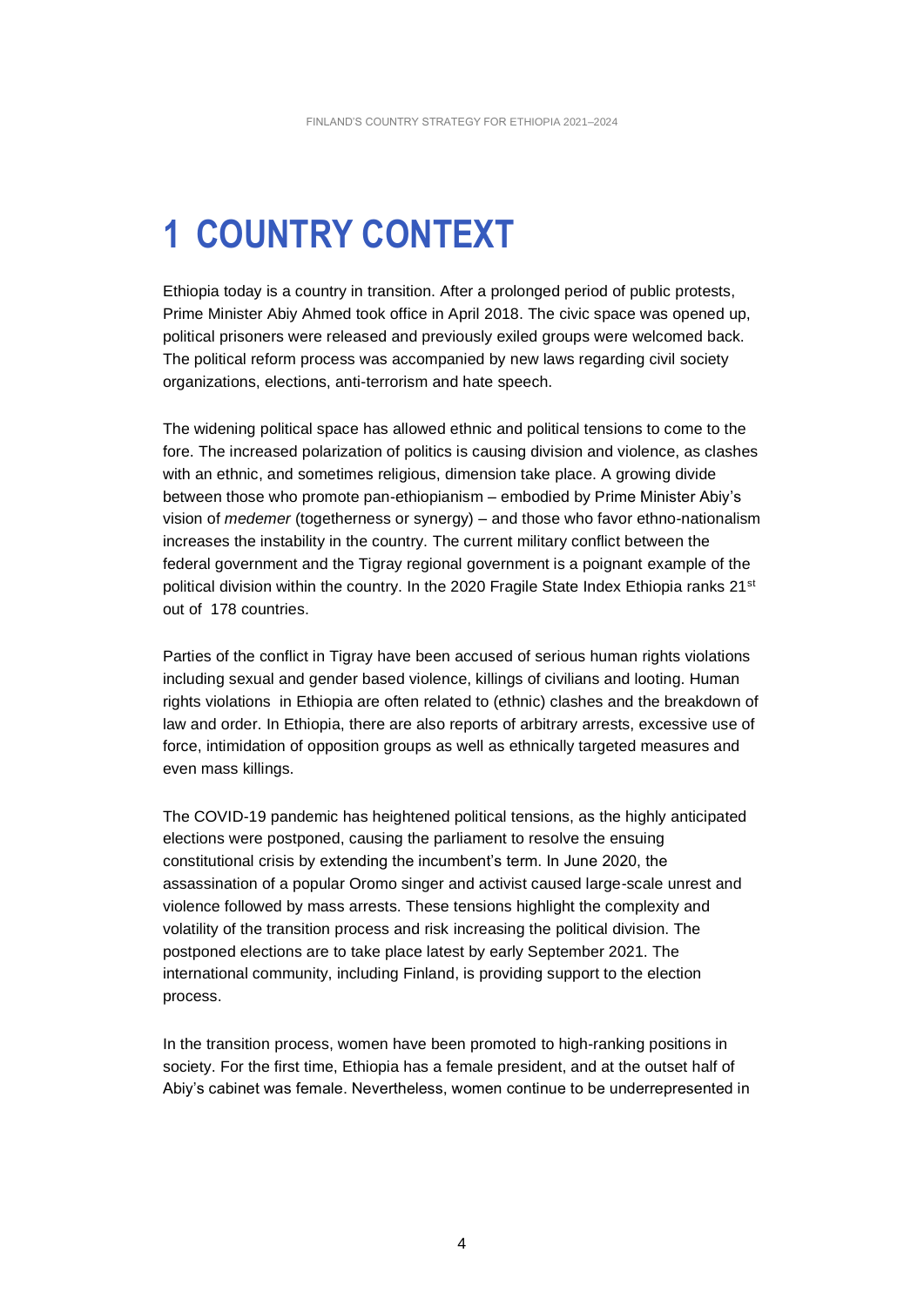the political sphere and much remains to be done to improve women's social, political and economic rights.

Ethiopia today is a young country – over 70 percent of the population is below 30 years old. Already the second largest country in Africa with a population of more than 110 million people, the population is expected to double by 2050. Every year, about three million young people enter the labor market, putting pressure on the government to create jobs. Although there is a constant influx of people to the capital, almost 80 percent of the population lives in the countryside. With more than 80 ethnic groups, huge geographical variations and diverse economic and social development, regional disparity is a critical issue.

During the past decade, Ethiopia has been among the fastest growing economies in the world, with an average annual GDP growth of about 10 percent. Due to Covid-19, however, the latest IMF projection for real GDP growth for 2020 is only 1.9 percent. The country's target is to become a lower middle-income country by 2025. That said, however, the Ethiopian economy faces challenges such as increasing debt, minimal exports and a shortage of foreign exchange, lack of financing for companies and poor infrastructure. In the past year, inflation rates hit records, and particularly the high food inflation burdened households.

Whilst previously growth was largely due to public investment, the government now seeks to increase the role of the private sector. In order to deal with the macroeconomic and structural challenges, as well as to revitalise the most important sectors of the economy, the government launched its Homegrown Economic Reform Plan in September 2019. In January 2020, Ethiopia resumed discussions to join the WTO.

Ethiopia has also seen social development, as exemplified by a significant reduction in poverty, improved life expectancy and more than halved child mortality. The national poverty rate (1.95 USD per day) has declined from 30% of the population in 2011 to 24% in 2016. The World Poverty Clock estimates that the rate is 22% in 2020. At the same time, many Ethiopians do not fully enjoy their social and economic rights. In the latest Human Development Index, Ethiopia ranks 173rd out of 189 countries.

Ethiopia is vulnerable to the effects of climate change. The COVID-19 pandemic exacerbates the humanitarian and socio-economic challenges and weakens the economic growth. Combined with recent crises such as the desert locust infestations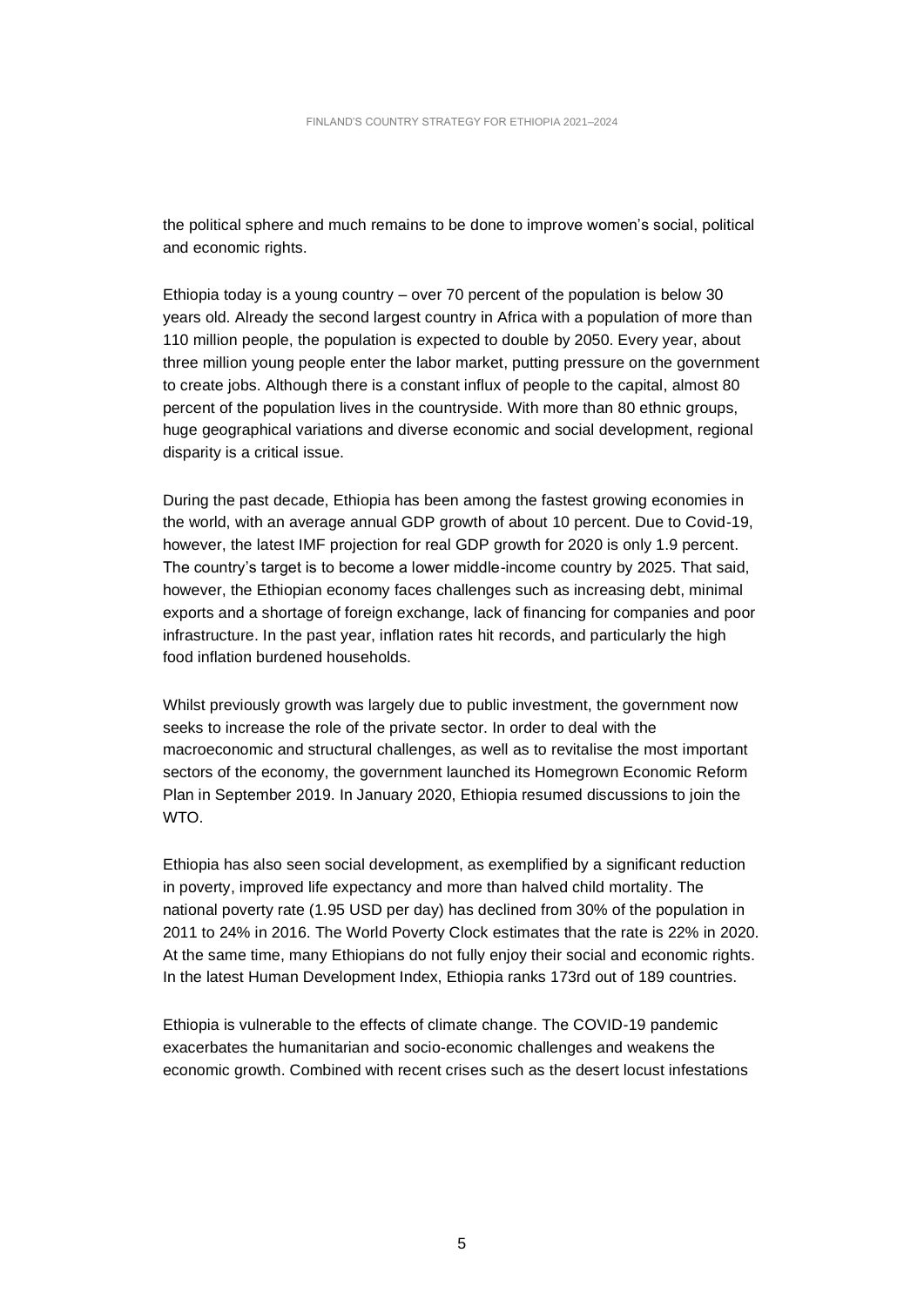and floods and drought, food insecurity is on the rise. In total, it is estimated that some 26 million Ethiopians could be in need of some form of assistance in 2021.

The combination of climate change and conflict has resulted in a large amount of internally displaced people. Although the number is contested, the UN currently puts the number at around 2.7 million. Ethiopia also hosts more than 800.000 refugees from its neighbors. Ethiopia is a country of origin, transit and destination for migration flows.

The Horn of Africa is a region of strong geopolitical interests. There is a global competition for ports, military bases and economic influence in the region. Access to the Red Sea and its ports is essential to Ethiopia. As a traditionally stabilizing force in the Horn of Africa, the internal development of Ethiopia affects the whole region. Currently, one of the most pressing regional diplomatic challenges is the dispute around the Grand Ethiopian Renaissance Dam (GERD).

Ethiopia has earlier played a central role in supporting regional integration and is currently holding the position of the Executive Secretary of the Intergovernmental Authority of Development (IGAD). Addis Ababa is the diplomatic capital of Africa, with the headquarters of the African Union and the United Nations Economic Commission for Africa based in the city. Ethiopia has acceded to the African Continental Free Trade Agreement.

EU has a strategic engagement with Ethiopia and its development cooperation in Ethiopia is one of the largest in the world, 815 MEUR for 2014-2020 in the fields of sustainable agriculture and food security, climate change, health care and infrastructure as well as support to reform processes. China is an important actor in Etiopia as approximately half of Ethiopia's external debt is to China, and it has invested some 1.1 billion USD in Ethiopia. Other important partners are the US, UK, Turkey and the Gulf states.

The development of Ethiopia is uncertain. Given the current level of volatility and division within the society, increasing instability, threat of fragmentation and weakening of the federal state cannot be ignored. The current conflict in Tigray has had serious ramifications for the country and the region. In the best of scenarios, the political and economic reforms will continue, accompanied by strong investments in human development and a conscious effort to include all ethnic and political groupings in shaping the future of the country. Cessation of armed conflict, inclusive national dialogue as well as political dialogue and willingness to reach consensus are essential.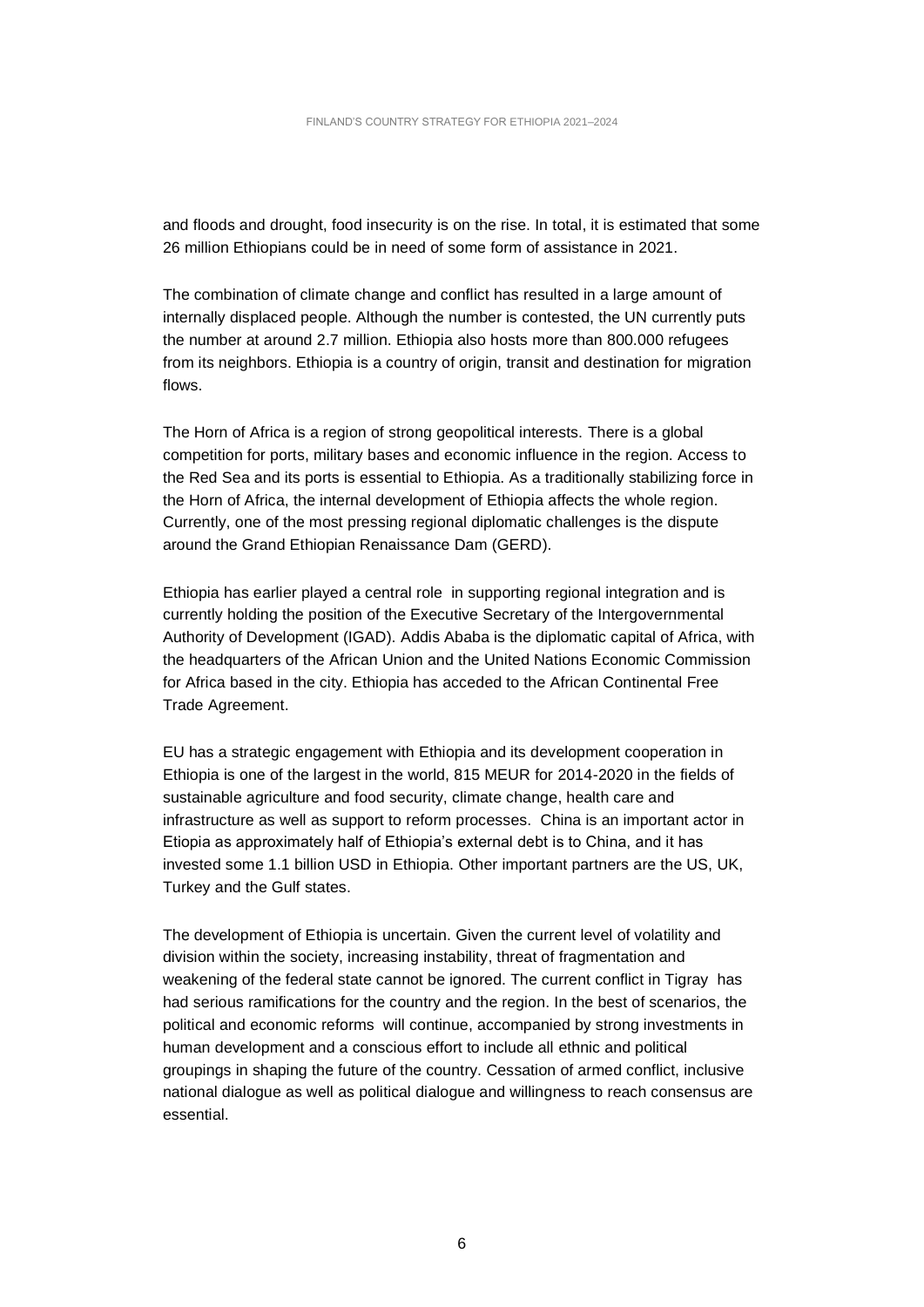## **2 FINLAND'S RELATIONS WITH ETHIOPIA**

Long-standing relations between Finland and Ethiopia are good and based on mutual trust and respect. Diplomatic relations between the two countries were established in 1959. Ethiopia is one of Finland´s long-term partners in development cooperation as bilateral development cooperation was initiated already in 1967.

In 2019, Ethiopia was the biggest recipient of Finland´s development funding in Africa. Finland´s support to Ethiopia is focused on three sectors fundamental to sustainable development: rural economic development, water, sanitation and hygiene (WASH) as well as inclusive basic education. Finland's development cooperation, especially in the WASH sector, made it possible for Finland to quickly react and support the fight against the COVID-19 pandemic in Ethiopia. New instruments, such as the Public Sector Investment Facility (PIF), bring more opportunities for private sector cooperation.

Decades of development cooperation have evolved into broader and more comprehensive partnerships encompassing political relations, trade, civil society activities as well as cooperation between universities and research institutions. There is a growing interest to consolidate, deepen and further diversify relations between the two countries.

Trade and economic cooperation between Finland and Ethiopia has remained modest but the countries are willing to expand their current commercial relations. Economic relations are fostered through the Team Finland network. There is an untapped potential in bilateral trade and investments. In Ethiopia, Finland is well known for its high-tech innovative systems as well as expertise, and there is a considerable interest in cooperating with Finnish companies. Similarly, Ethiopia is interested in bringing, for instance, coffee and flowers to the Finnish market.

There is a great number of Finnish faith-based and other non-governmental organizations who have a long history in operating in Ethiopia. They work in different fields, such as peacebuilding and reconciliation, rights of all women and girls and persons with disabilities. Moreover, Finland fosters institutional cooperation, supports the development of civil society and provides humanitarian assistance. Finland also uses Funds for Local Cooperation (FLCs) to support local civil society organizations.

In Ethiopia, Finland is working closely with diverse partners and stakeholders. As a member of the European Union and as part of the Nordics, Finland participates in joint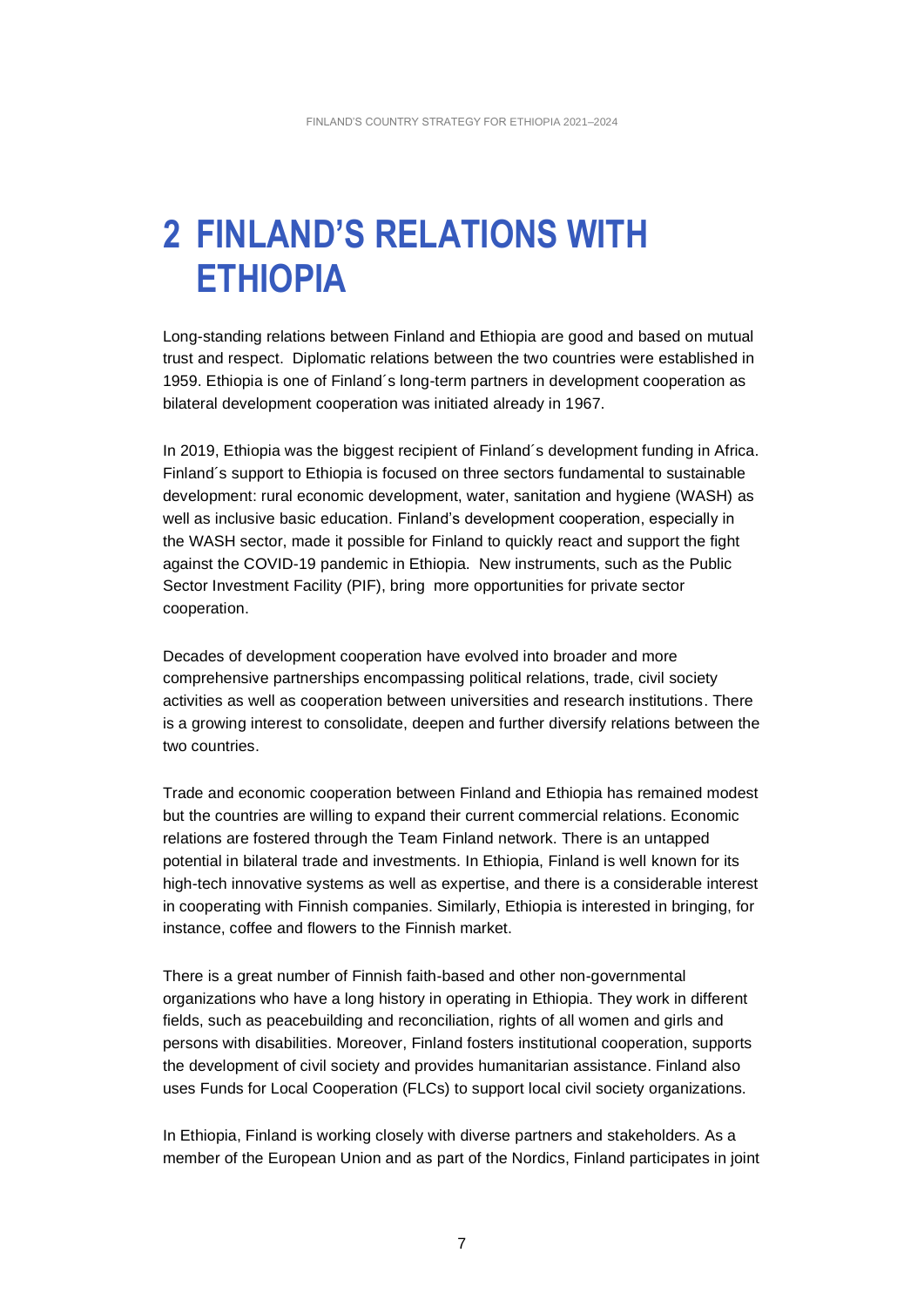EU and Nordic efforts on various issues, in Ethiopia and in the region. Finland is also an active member of the UN family and cooperates with various UN organizations, such as the UNDP, in Ethiopia.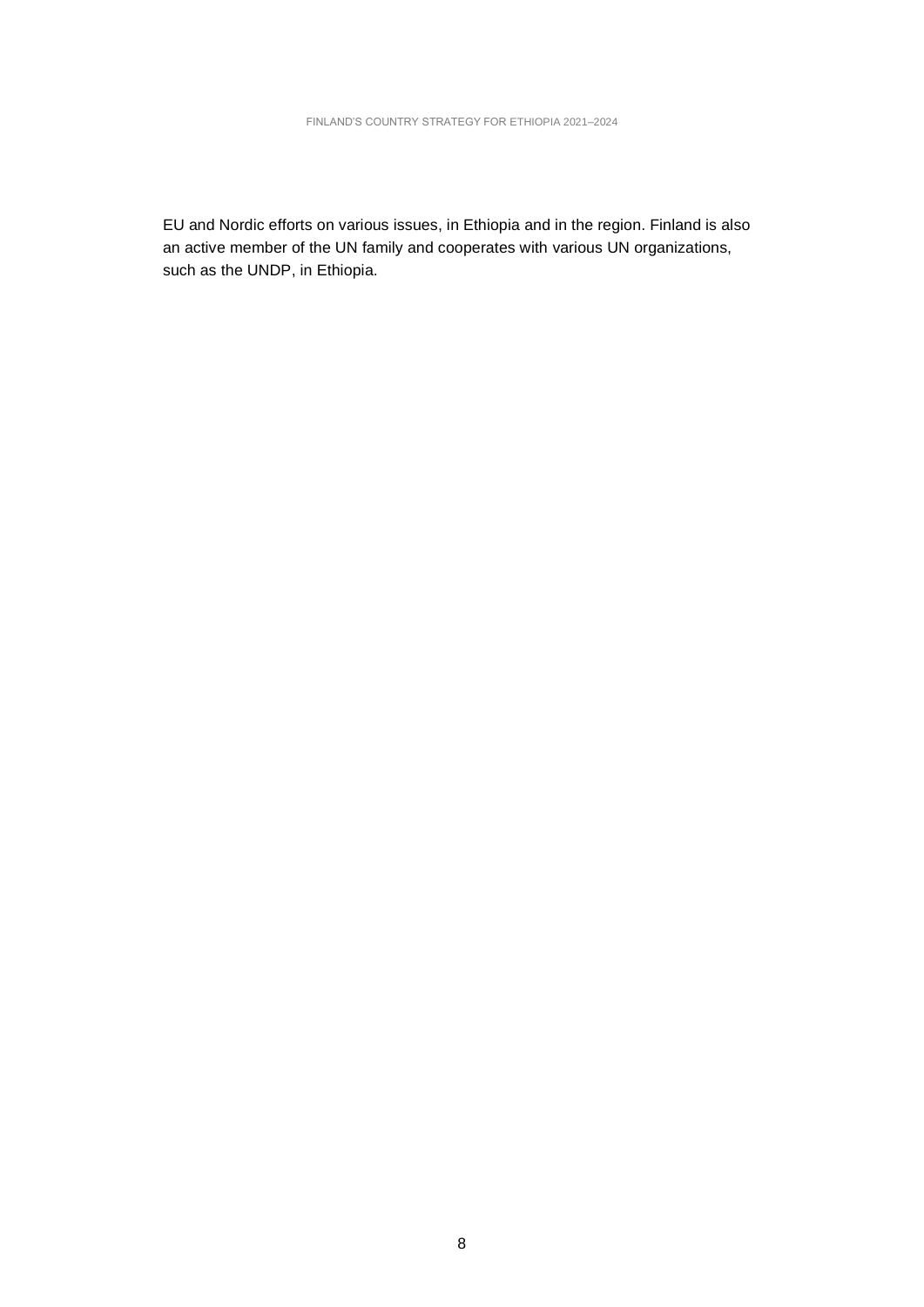# **3 FINLAND'S STRATEGIC GOALS**

#### **Strategic goal I:**

*Mutually beneficial partnership between Finland and Ethiopia is closer and more diverse*

Finland wants to maintain and strenghten close bilateral political relations with Ethiopia, allowing open dialogue on issues, such as human rights, gender or climate change. The means include bilateral political consultations, in-country bilateral discussions and visits of official delegations.

Finland aims to partner with Ethiopia on common challenges, such as climate change, COVID-19 and migration, both bilaterally and at international forums. Cooperation in multilateral forums provides also an opportunity to to promote joint objectives, such as gender, equality and green transition. Ethiopia has an active role internationally; at the African Union, the United Nations as well as regionally. Finland supports international dialogue at such forums, focusing on themes, such as peace and security in the Horn of Africa.

The cornerstone of the partnership is the long-standing bilateral development cooperation, which is based on the SDGs, the national strategies and plans of Ethiopia, and Finnish development policies. Finland also contributes to the international response to the humanitarian crises, and promotes the triple nexus between peacebuilding, development cooperation and humanitarian access.

Additionally, Finland supports non-governmental forms of cooperation. Finnish faithbased and other non-governmental organizations (NGOs), continue to pursue their long-term cooperation with their Ethiopian counterparts. Through the FLC, Finland supports Ethiopian NGOs' work, for instance, to strengthen the rights of all women and girls and persons with disabilities.

Finland seeks to diversify bilateral relations with Ethiopia and strengthen for example, commercial ties and cooperation between universities and research institutions. The cooperation will be supported by e.g. Finnish private sector and institutional cooperation instruments which complement bilateral governmental programmes. Team Finland, in collaboration with Business Finland, promotes trade and investment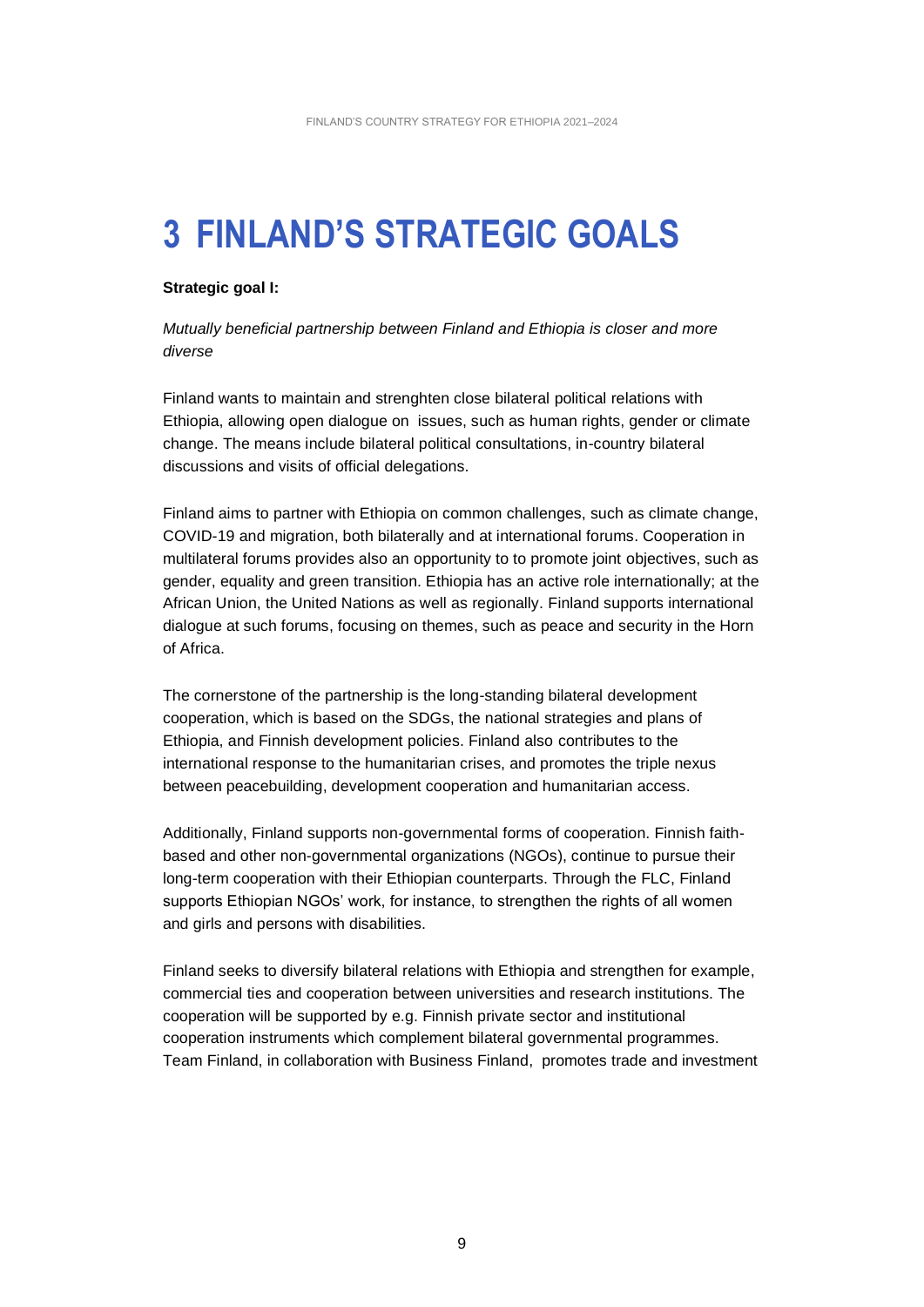between Ethiopia and Finland. Finnish and Ethiopian companies are encouraged to cooperate on commercial terms.

#### **Strategic goal II:**

#### *Inclusive political and social transition of Ethiopia continues*

Finland supports Ethiopia's political and social reforms and aims to contribute to the reform processes, so that ultimately peace, rule of law, human rights, tolerance and equality would prevail in all parts of the country. Profound changes require support by the international community.

Finland actively engages in political dialogue between Ethiopia and the EU. Through the EU-Ethiopia Strategic Engagement and the Article 8 discussions, common ground has been established for the EU Member States to support the democratization process. Finland is a member of the Development Partners Group (DPG) and takes an active stance in the UN system and in the international financing institutions (IFIs) by maintaining regular dialogue both at Headquarters and in-country level. Where necessary, Finland jointly with Ethiopian counterparts, takes a leading role at DPG sector- and sub-committees.

Through active participation in the Education, Water, Sanitation and Hygiene (WASH) and Rural Economic Development (RED) sector policy dialogues, Finland contributes to the sector policies becoming more equitable and inclusive, resilient and based on human rights. Development cooperation responds to basic service provision and improved livelihoods for all, contributing to economically and environmentally sustainable and peaceful co-existence of different groups. Community participation is key to ensure that the needs and provisions match, and the solutions are sustainable and manageable by the beneficiaries. Empowering the people at the community level is part of the political and social transition process.

Credible elections anchor the political transition and provide the basis for future progress. Finland provides elections support through the Supporting Elections for Ethiopia's Democracy Strengthening (SEEDS) project headed by the UNDP, activities of Demo Finland, a co-operative organization of all the Finnish parliamentary parties, and through financing of civic and voters' education by local NGOs. Finland also provides financial support to international NGOs which, for example, support peace reconciliation and human rights defenders.

A stable Ethiopia is an important condition for peace and stability in the wider Horn of Africa region. If the democractic and economic transition succeeds, Ethiopia can act as a role model to neighboring countries. Ethiopia's constructive role in regional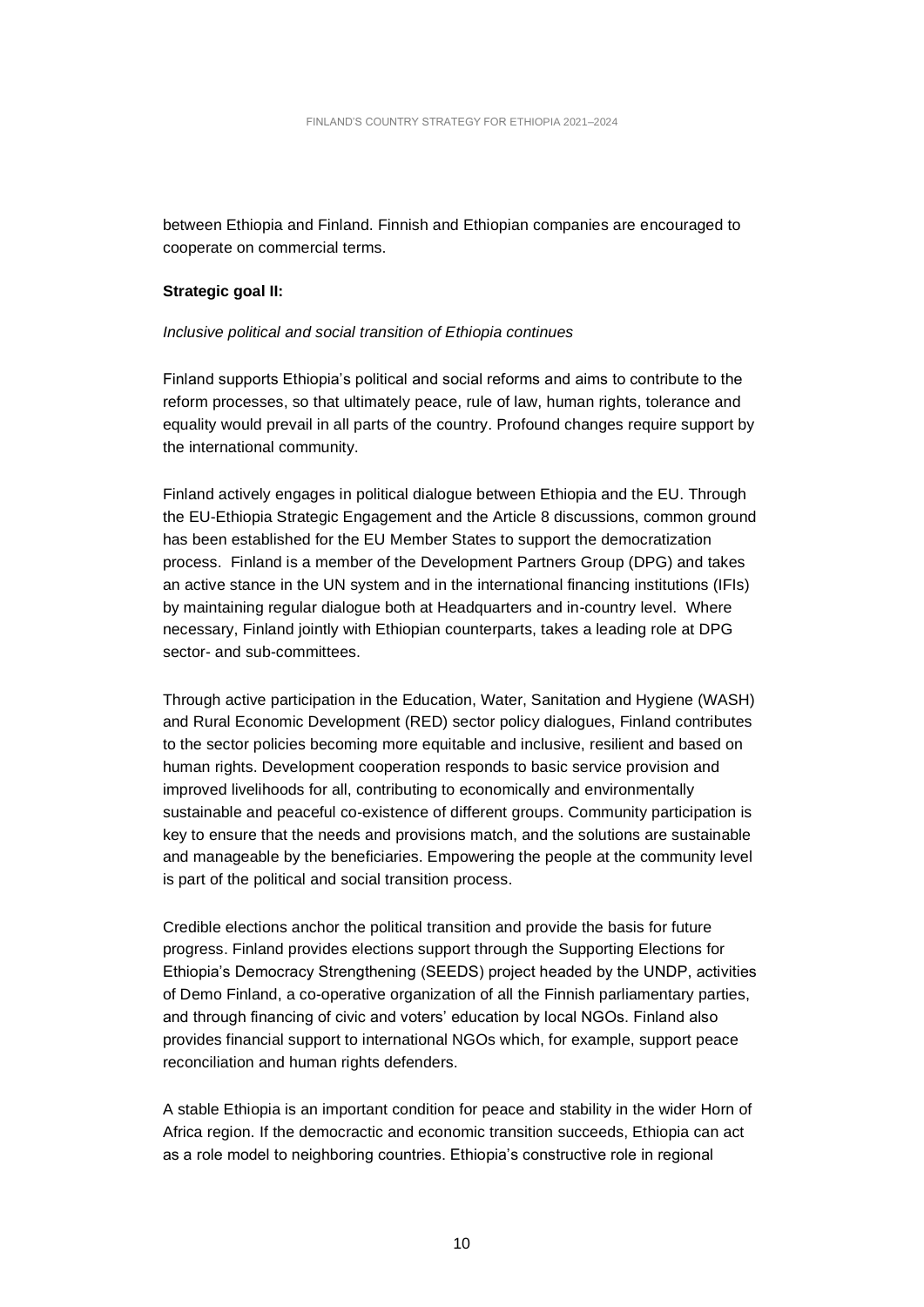cooperation and integration as well as in bilateral relations is of importance. Finland supports peaceful solutions to internal and regional disputes bilaterally as well as through the EU and the international community..

#### **Strategic goal III:**

#### *More inclusive and sustainable private sector led economic growth*

The private sector should become the engine of economic growth. At present, private sector development is stymied by, for example, macro-economic imbalances, debt and shortage of skilled labor. Finland supports the Government of Ethiopia in the implementation of the economic reforms, including opening of key enabling sectors such as telecommunications and energy. These sectors have the potential to increase private investment and trade, including with Finland.

Finland deems indispensable that economic growth is inclusive and environmentally sustainable, enhances climate resilience and low emission development. Equally important, it alleviates poverty and creates decent jobs particularly in the rural areas for the young people and women. Safeguards, such as improved access to land and credit especially in the rural areas, are needed to protect the poor from the effects of the liberalization.

Finland promotes these goals through the EU dialogue with Ethiopia, the EU Business Forum for Ethiopia (EUBFE), and through discussions in International Financing Institutions (IFIs), which seek to develop an enabling environment for economic cooperation. In political dialogues, Finland promotes issues pertaining to the improvement of the business environment in Ethiopia.

Finland's development cooperation with Ethiopia includes elements of private sector development. Finland has two on-going programmes, in agribusiness and in land administration, which support smallholder farmers' access to livelihood and quality jobs. Moreover, Finland utilizes private sector support instruments, such as Finnfund, Finnpartnership, the Public Sector Investment Facility (PIF) and the Developing Markets Platform (DevPlat).

Contacts between Finnish and Ethiopian private sector operators should not be limited to Finnish private sector support instruments; trade and investment should increasingly take place on commercial terms. In addition to telecommunication and energy, themes of particular interest to Finland include green economy and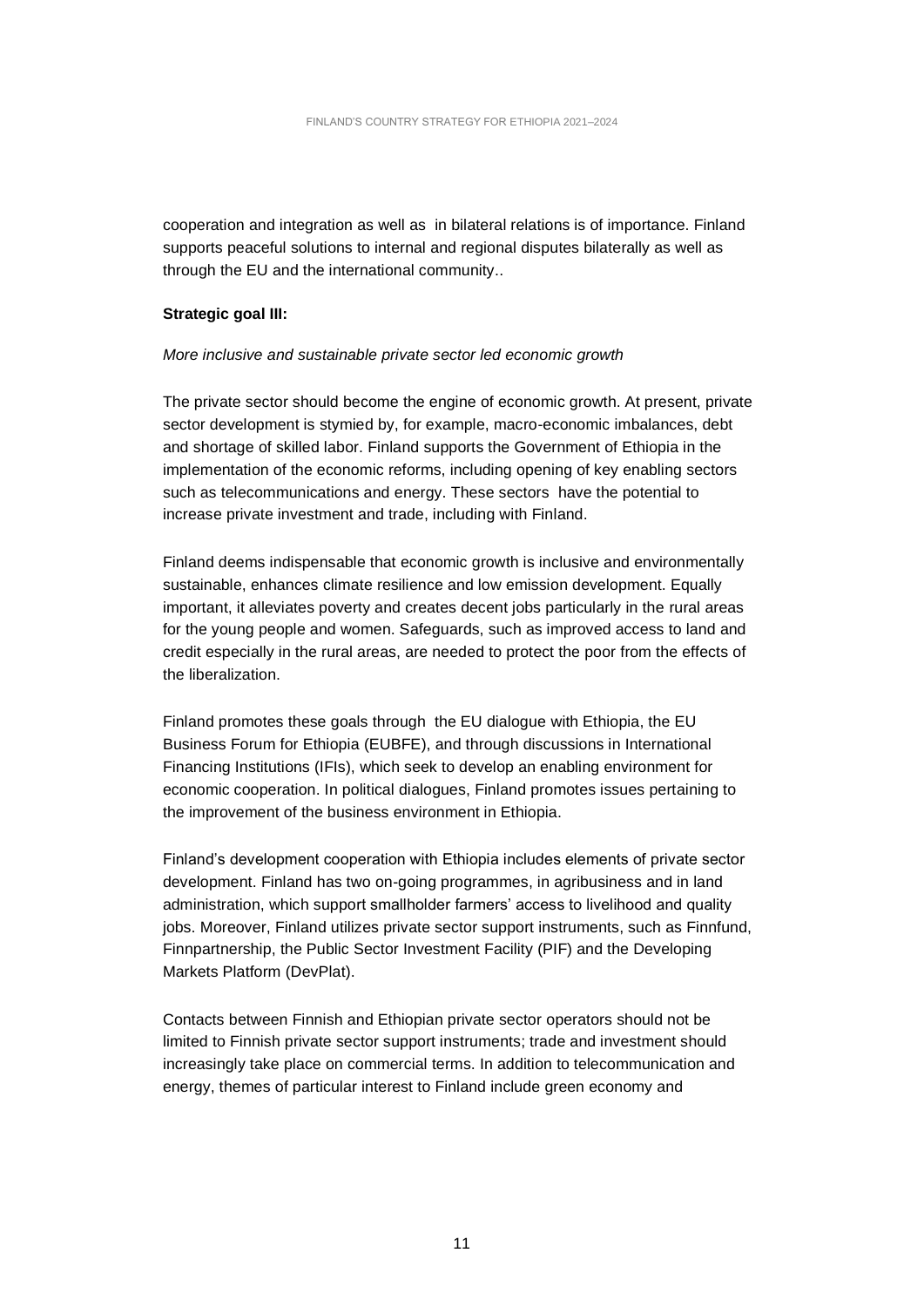digitalization, as well as WASH, agriculture and education, where synergies are sought between development cooperation and economic cooperation.

#### **Strategic goal IV:**

#### *Institutional transformation in Ethiopia advances reforms and provision of services.*

The Government of Ethiopia is committed to build strong and accountable institutions to advance the democratic and economic reforms as well as to deliver accessible, inclusive and climate-resilient services of good quality to all. Progress has been made, but there is room for improvement both at instutions in charge of the democratic reforms and in equity, inclusiveness and accessibility of the services.

COVID-19 causes additional challenges for the provision of services, as does the rapid demographic growth and climate change. Finland seeks to support Ethiopia to Build Back Better and Greener (BBBG) with institutional and technical capacity building. The division of responsibilities between the public and private sector and the civil society is evolving in Ethiopia. Thus, capacity building is not limited to public sector but encompasses different types of organizations, including private sector entities and community-based organizations.

Issues related to institutional capacity are discussed in multilateral, bilateral and sector policy dialogues. Finland participates in these dialogues providing experience and knowledge in political, economic or social domains. Finland's expertise is applied to institutional capacity building activities in bilateral development cooperation, for example, in the joint efforts of the Ethiopian authorities and the donor community to develop a quality public education system. Finland promotes the integration of Finnish approaches and models in the sector policies and programmes. Expertise and technical knowledge has been Finland's niche in success stories, such the development of the rural land management and registration system. Finland has also been successful in leveraging financial and technical resources from the Government of Ethiopia and other donors to upscale the application of the systems and methodologies, which have been initially developed with Finnish assistance. This continues to be one of the key features in the cooperation between Finland and Ethiopia.

In all political and policy dialogues, Finland emphasizes the empowerment of all women and girls and persons with disabilities, as well as the inclusion of their specific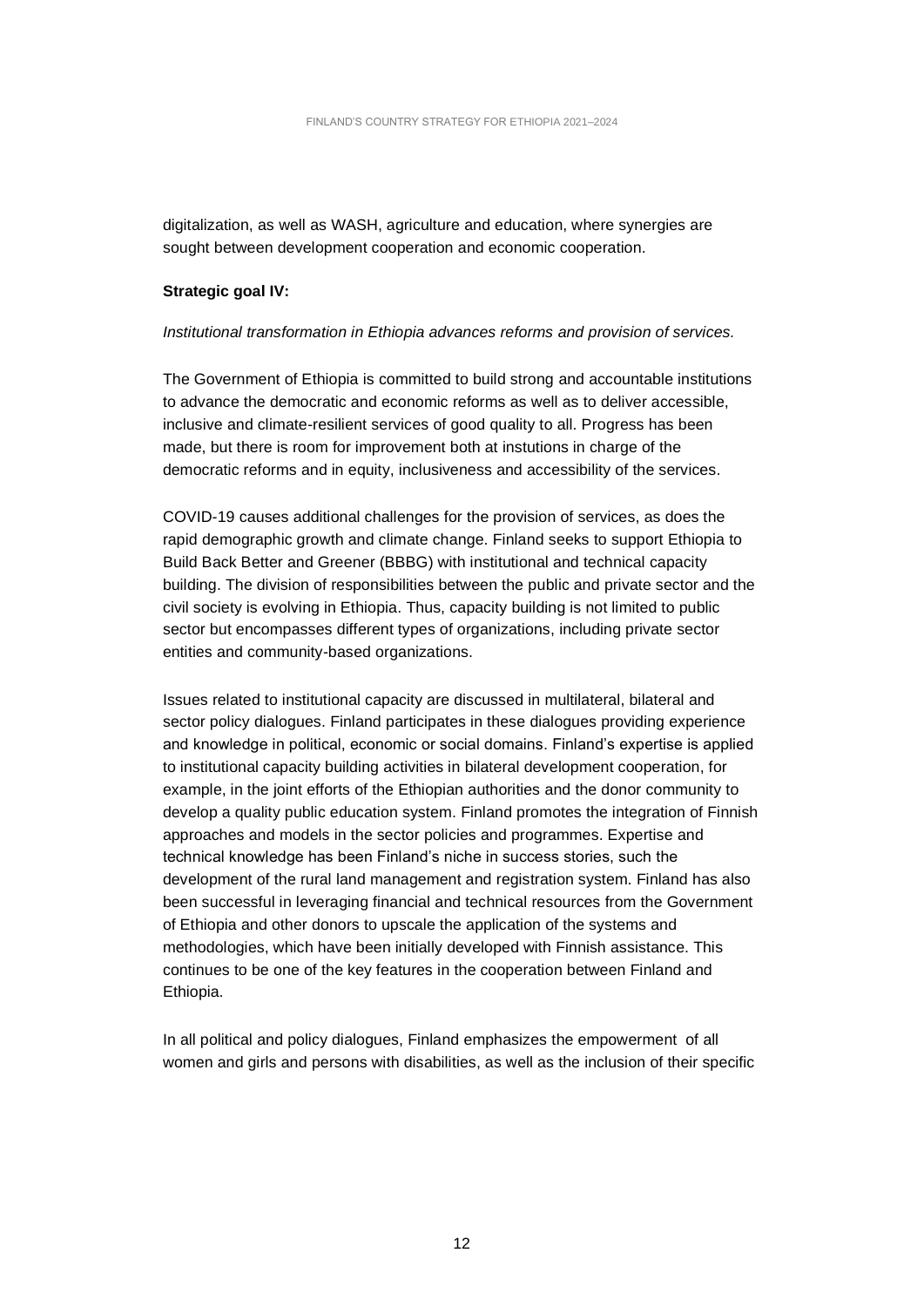needs in the policies and service provision. In development cooperation, this is pursued both through mainstreaming and by implementing targeted projects.

Finland supports local CSOs through the FLC and through NGO cooperation. Finland may also use twinning programmes, such as the Institutional Cooperation Instrument (ICI) and the Higher-Education Institutional Cooperation Instrument (HEI-ICI), for institutional capacity building. The PIF instrument may be utilized to support investment in Ethiopian public sector institutions. The DevPlat is a new tool to finance joint projects of Finnish and Ethiopian companies, research institutions and NGOs.